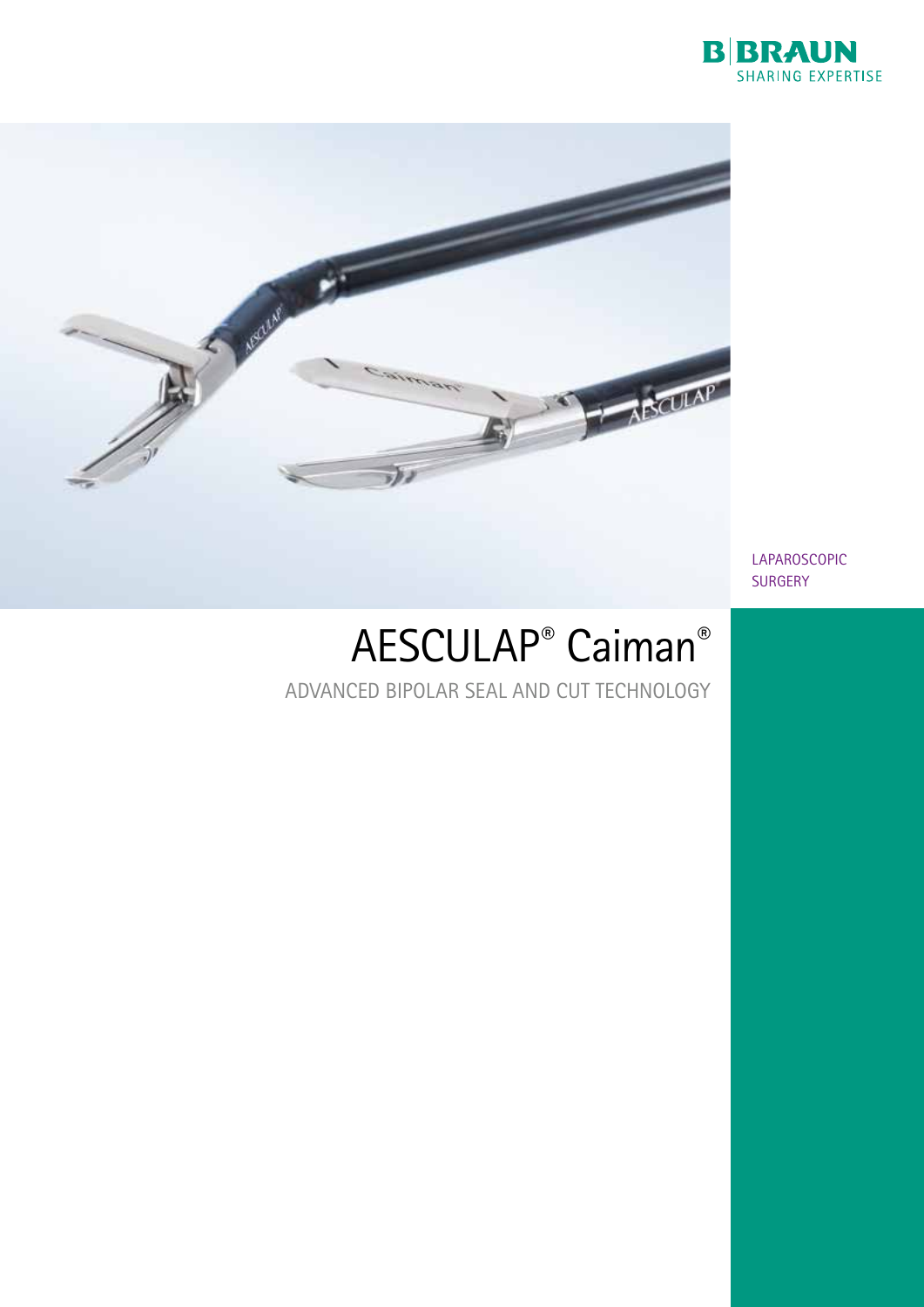# AESCULAP® Caiman® ADVANCED BIPOLAR SEAL AND CUT TECHNOLOGY

Caiman is intended to be used as a multipurpose vessel sealing instrument in laparoscopic and open surgery within the surgical fields of general surgery, gynecology, urology and thoracic surgery.

The instruments are utilized for hysterectomy, colectomy, gastrectomy, and much more...

**NONE SEAL CONFIDENCE** 

State of the art vessel sealing with only one energy activation

- **UNIFORM TISSUE COMPRESSION** Leads to consistent sealing quality from distal to proximal tip
- **n** TIP FIRST CLOSURE Retains tissues within the jaws for improved compression
- **EDNG JAW TIP** Enlarged vessel sealing length and improved surgical efficiency
- **BO DEGREE ARTICULATION JAW** Allows simplified navigation in challenging anatomy





26.5 mm sealing length 23.5 mm cutting length

### CAIMAN INSTRUMENTS SEAL

vessels up to 7 mm in diameter and feature an average thermal spread of less than 1 mm.\* Effectively seals with virtually no adhesion or charring.

# 80° ARTICULATING JAW

The Caiman line are the first RF tissue and vessel sealing instruments with an articulating jaw - providing a more flexible, agile device for surgical procedures.

\**Data on file at Aesculap AG.*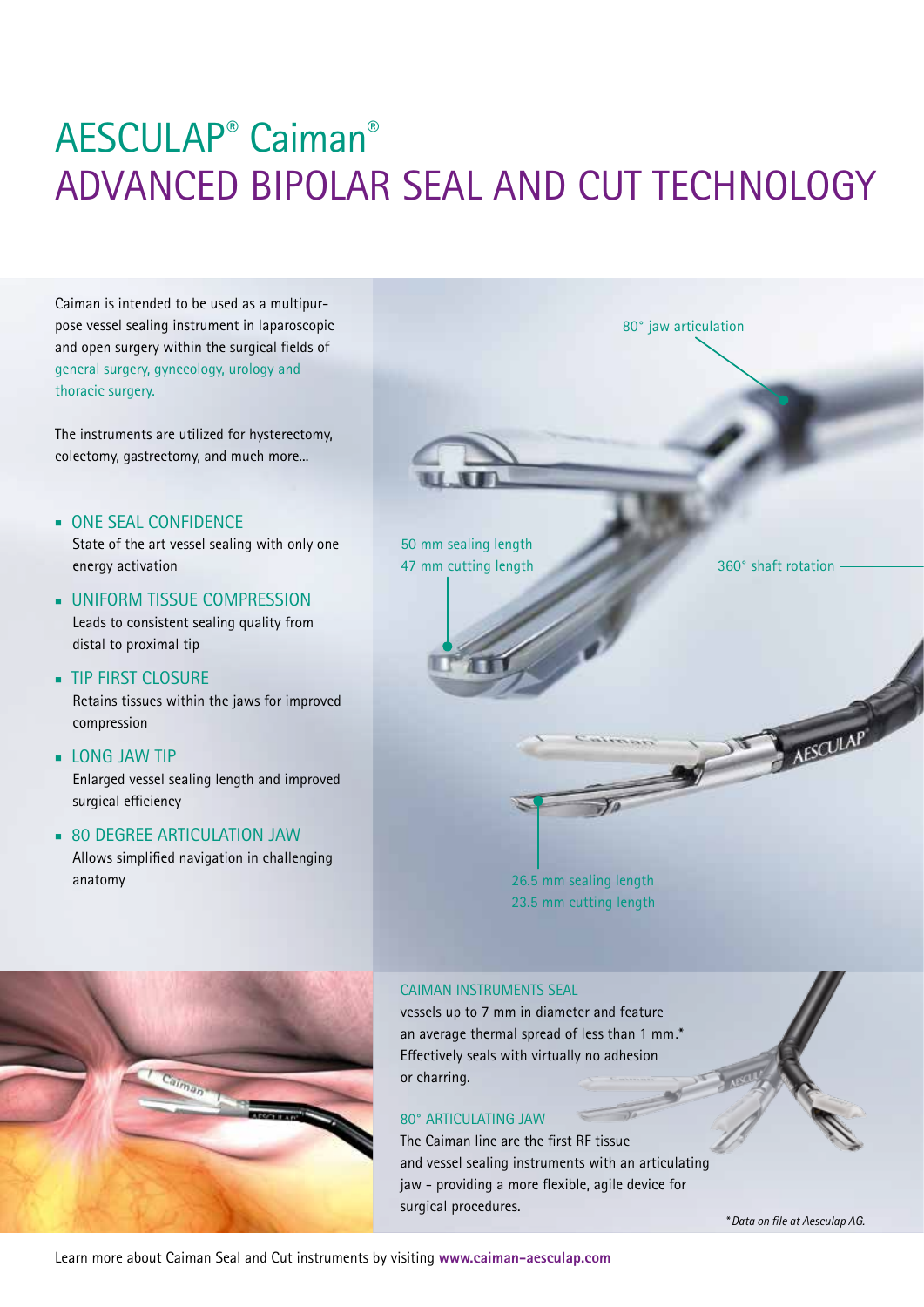

### LONG JAW TIP

Enlarged vessel sealing length and improved surgical efficiency.

STRONG UNIFORM COMPRESSION within the jaw is key to creating a confident seal. Compression force in other devices may decline from proximal to distal end influencing the sealing quality.\*









#### *Aesculap Caiman 5 (5 mm)*

*Comparable product 10 mm Comparable* 



*Aesculap Caiman 12 (12 mm)*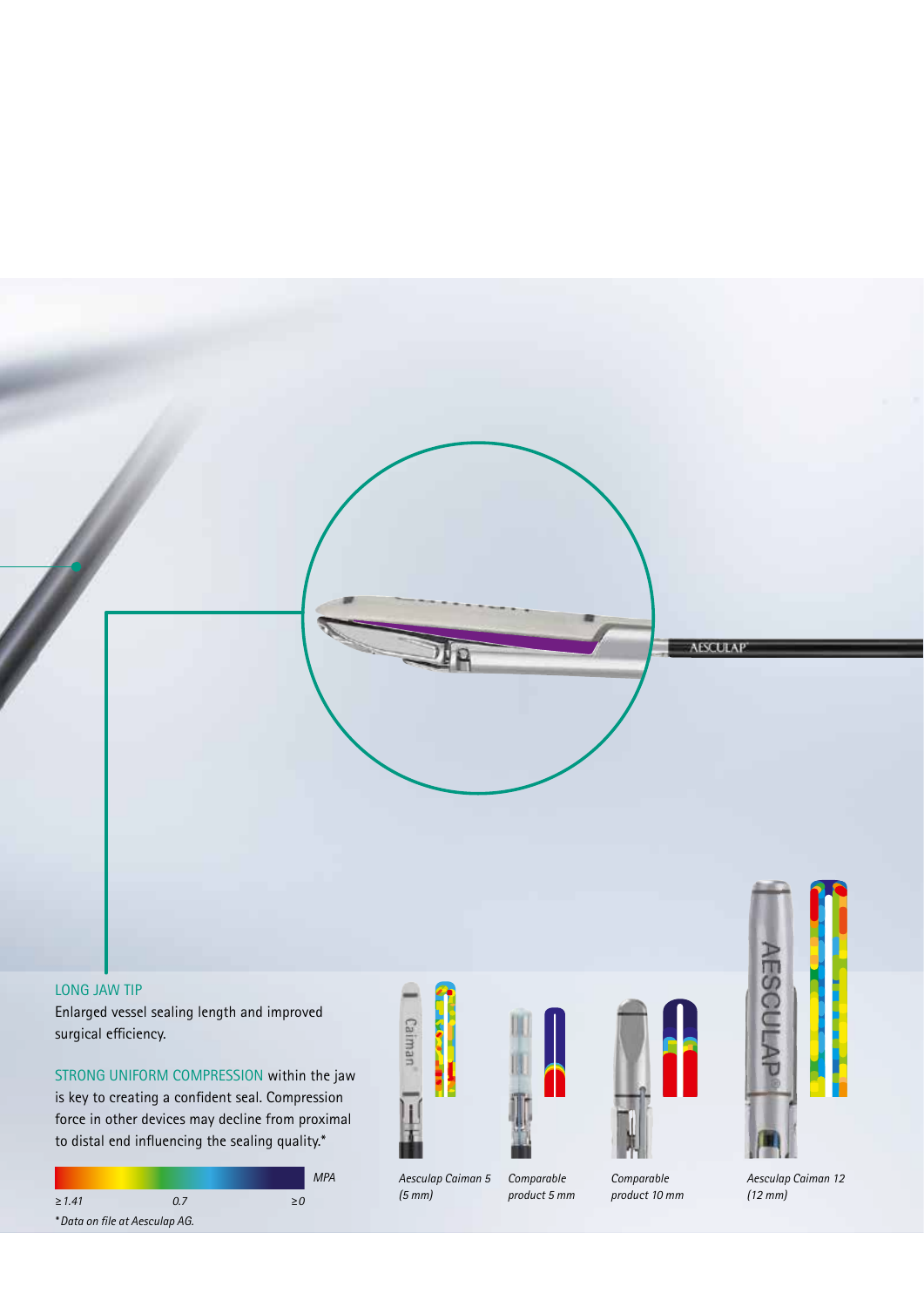# ORDERING INFORMATION

|                                | <b>Shaft</b><br>diameter | <b>Working</b><br>length | <b>Pcs</b><br>per pack |
|--------------------------------|--------------------------|--------------------------|------------------------|
| CAIMAN 5, NON ARTICULATING JAW |                          |                          |                        |
| PL718SU** / PL738SU***         | $5 \, \text{mm}$         | 24 cm                    | 6                      |
| PL720SU** / PL740SU***         | $5 \, \text{mm}$         | 36 cm                    | 6                      |
| PL722SU** / PL742SU***         | $5 \, \text{mm}$         | 44 cm                    | 6                      |
| CAIMAN 5, ARTICULATING JAW     |                          |                          |                        |
| PL719SU** / PL739SU***         | $5 \, \text{mm}$         | 24 cm                    | 6                      |
| PL721SU** / PL741SU***         | $5 \, \text{mm}$         | 36 cm                    | 6                      |
| PL723SU** / PL743SU***         | $5 \, \text{mm}$         | 44 cm                    | 6                      |
| CAIMAN 12, ARTICULATING JAW    |                          |                          |                        |
| PL730SU                        | $12 \text{ mm}$          | 24 cm                    | 3                      |
| <b>PL731SU</b>                 | $12 \text{ mm}$          | 44 cm                    | 3                      |

LEKTRAFUSE RF-GENERATOR (WITHOUT MAIN CABLE)

| ٠<br>1513 | ٠ |  |
|-----------|---|--|
| 81        | ٠ |  |
|           |   |  |
|           |   |  |
|           | - |  |

| LEKTRAFUSE RF-GENERATOR ACCESSORIES |                                                                                          |
|-------------------------------------|------------------------------------------------------------------------------------------|
| TE780/TE730                         | Main Cable, Grounding-type European plug, 1.5 m / 5 m                                    |
| TE734                               | Main Cable for Great Britain and Ireland, 5 m                                            |
| TE735                               | Main Cable for USA, Canada and Japan, 3.5 m                                              |
| TE676 / TE736                       | Main Cable, IEC 60320 connector (non-heating equipment), 1 m / 2.5 m                     |
| GN330                               | Unit cart with sliding handle for electrosurgical units<br>W x H x D: 520 x 900 x 570 mm |
| <b>PV951R</b>                       | Wire basket<br>W x H x D: 370 x 225 x 285 mm                                             |
| GN201                               | Single pedal foot switch for GN200                                                       |

# TARGETED ENERGY PROTECTS TISSUE

GN200

Outer jaw maintain low temperatures (average 66°C) to protect adjacent tissue even after consecutive seals.\*





- \*\* Ordering number for the following countries: CN, KR, BR, JP, RU, BO, CO, MY, SG, AR, EC, TW
- \*\*\*Ordering number for the following countries: UK, DE, FR, ES, PL, IT, SE, CZ, NL, BE, LU, PT, AT, CH, BA, DK, FI, IE, SK, NO, TR, HU, RO, BG, CY, SI, GR, KZ, US, ID, PH, AU, NZ, HK, MX, PE, AZ, CL, JO, KW, LY, NC, IN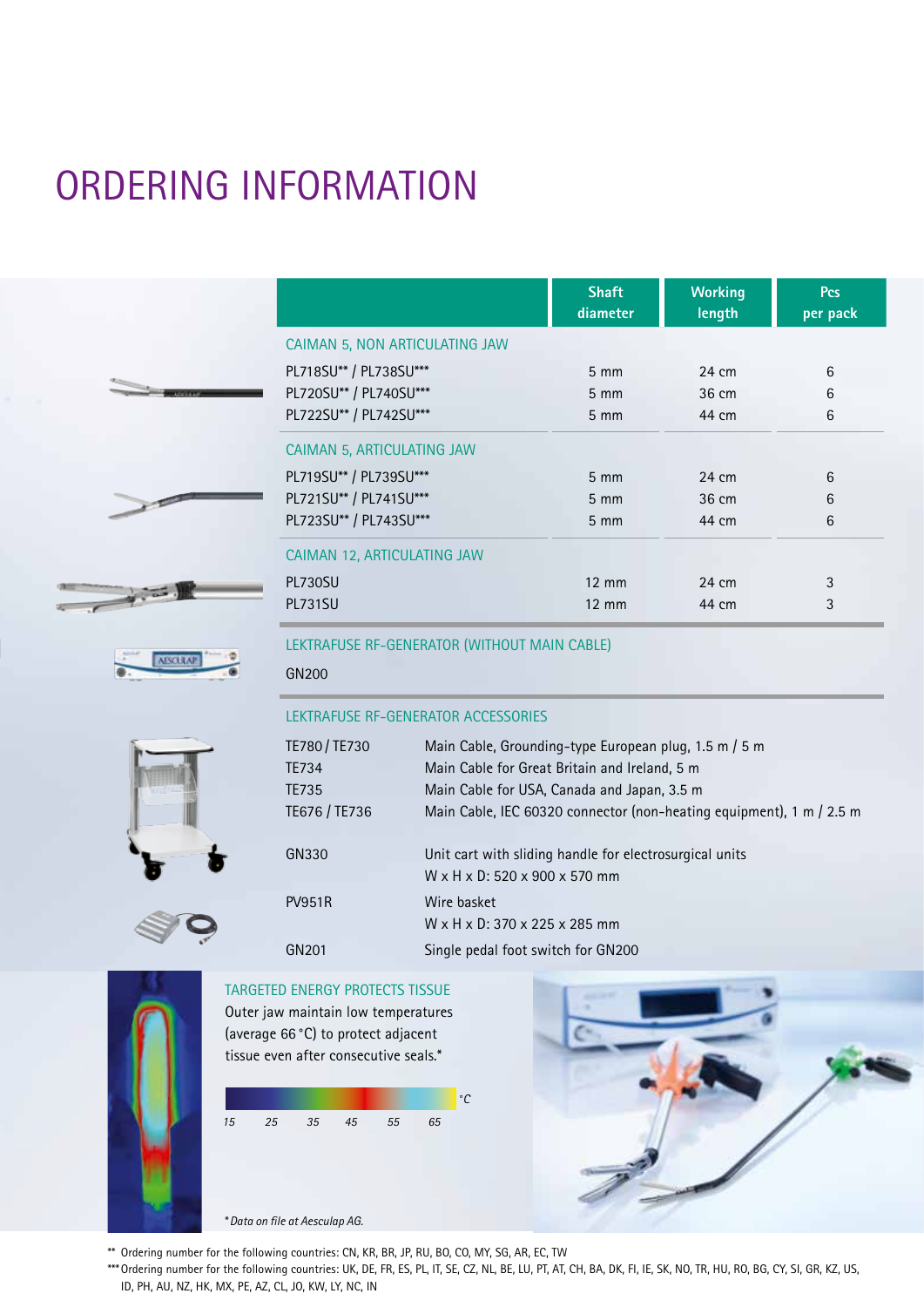

### TIP FIRST CLOSURE AND FLOATING HINGE DESIGN

Caiman Seal and Cut instruments feature patented mechanisms which are key to enable high uniform tissue compression and avoid tissue slippage. Excellent vessel sealing quality and simplified tissue positioning in the jaw can be achieved.